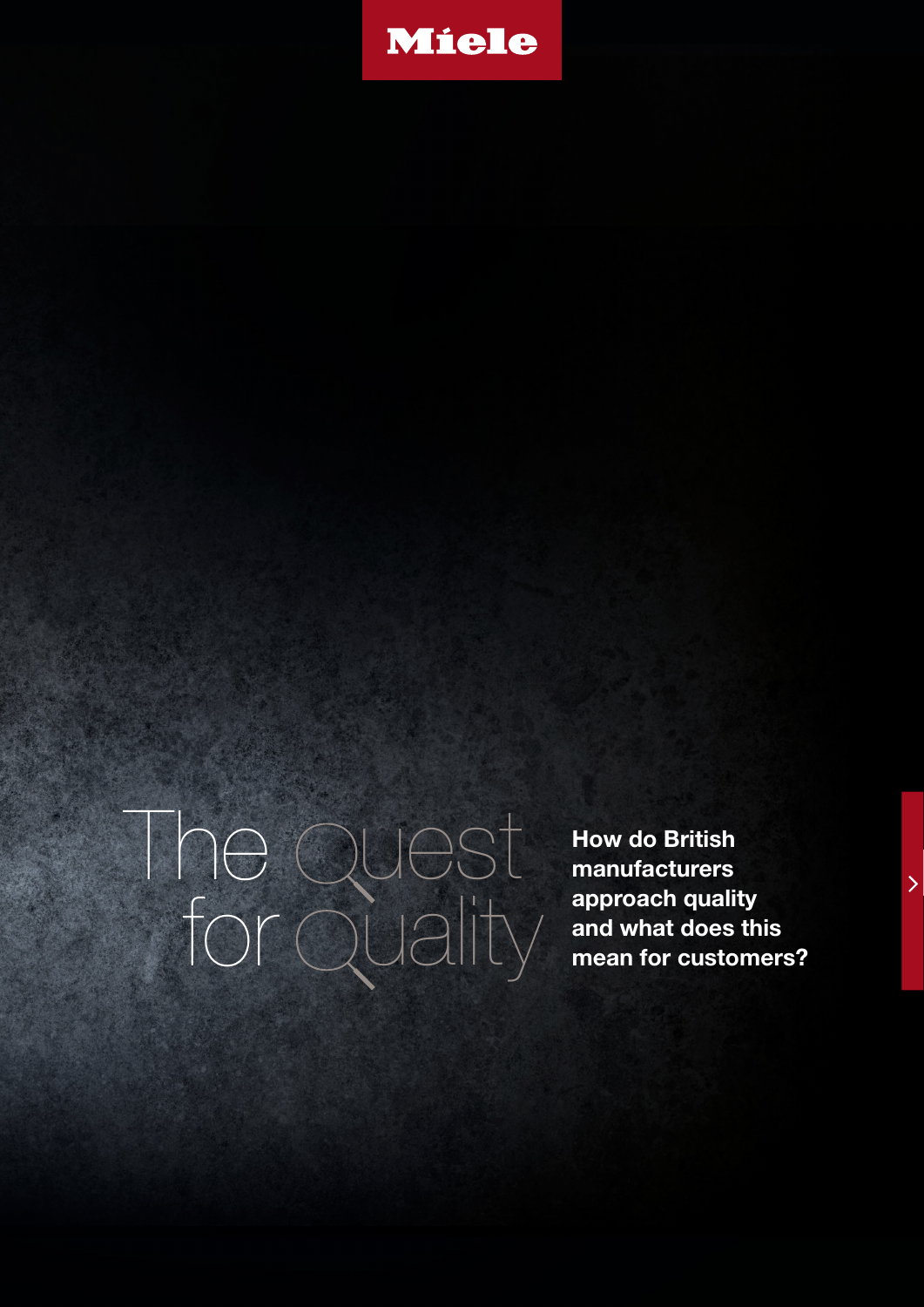

# <span id="page-1-0"></span>Executive summary

UK manufacturing is currently enjoying strong growth. According to the Office for National Statistics (ONS)<sup>\*1</sup> this growth is down to better quality, a more skilled workforce, improvements in automation and technology, and an increase in investment in R&D. Manufacturing also plays a critical role in economic growth. As an industry it currently employs 2.6 million people and contributes 11% of GVA\*2 .

It's clear to us that quality sits at the heart of manufacturing success: we put it at the heart of our brand too. We wanted to investigate the role that quality plays amongst manufacturing companies and how British manufacturers are employing quality as a strategic tool for growth. After interviewing 200 manufacturers we discovered that quality does play a key role in delivering growth. **In fact 77% agree that delivering high quality products has a direct impact on the growth of the sector.**

But employing quality through out the business does come with its own challenges. Our research, which we undertook in conjunction with independent market research agency Sapio, revealed that companies are encountering issues with developing quality skills, accessing raw materials and delivering quality across the value chain.

It's not all doom and gloom however. British manufacturers are using quality to achieve a competitive edge both at home and abroad. And when they have processes in place to measure quality performance it's paying off.

This report looks at the key trends and findings from the research and offers insights into how quality in British manufacturing can help the industry to continue to grow.

We'd be interested to hear about your experience of the role that quality plays so get in touch with us **@MieleProf**

**Executive** summary

[Introduction](#page-2-0)

Quality and [business success](#page-3-0)

[Key quality issues](#page-6-0)  for today's manufacturers

Britain's place in the global [quality marketplace](#page-11-0)

> [Looking to](#page-12-0)  the future

> > [Sources](#page-13-0)

*British manufacturers are using quality to achieve a competitive edge both at home and abroad.*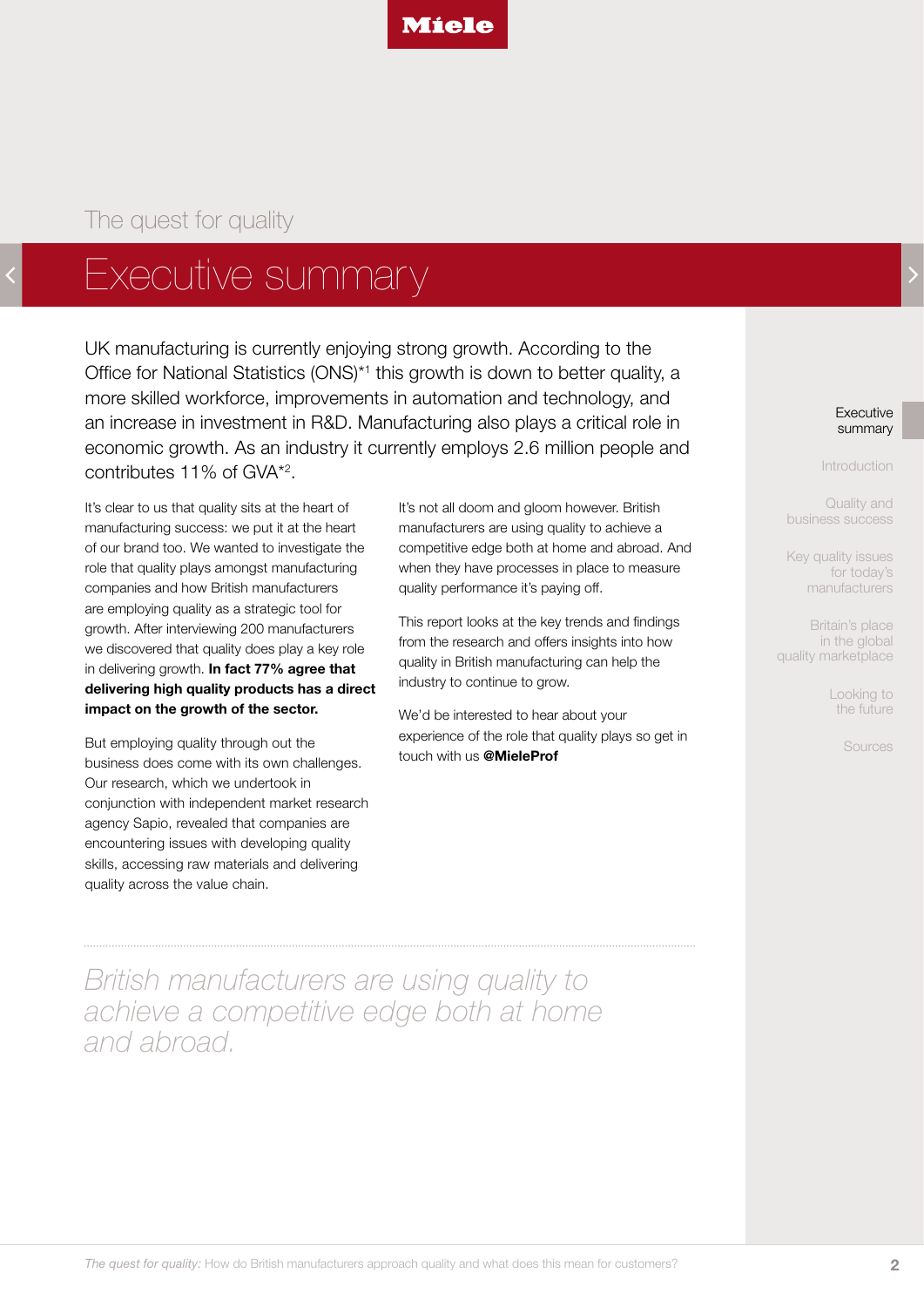

# <span id="page-2-0"></span>Introduction

The quality of a product can often define the standard of service delivered to customers or the operational performance of a team. As a manufacturer whose operations have centred on quality since the start, **Miele is well aware of the impact of quality on the workplace**. Keen to see how others in the manufacturing sector view the role quality plays and how they are responding to quality challenges, we recently spoke to over 200 UK manufacturers.\*3

Our survey revealed a number of common themes alongside some interesting discrepancies as to what quality actually means within the various businesses.

*The quality of a product can often define the standard of service delivered to customers or the operational performance of a team.*

[Executive](#page-1-0)  summary

#### Introduction

Quality and [business success](#page-3-0)

[Key quality issues](#page-6-0)  for today's manufacturers

Britain's place in the global [quality marketplace](#page-11-0)

> [Looking to](#page-12-0)  the future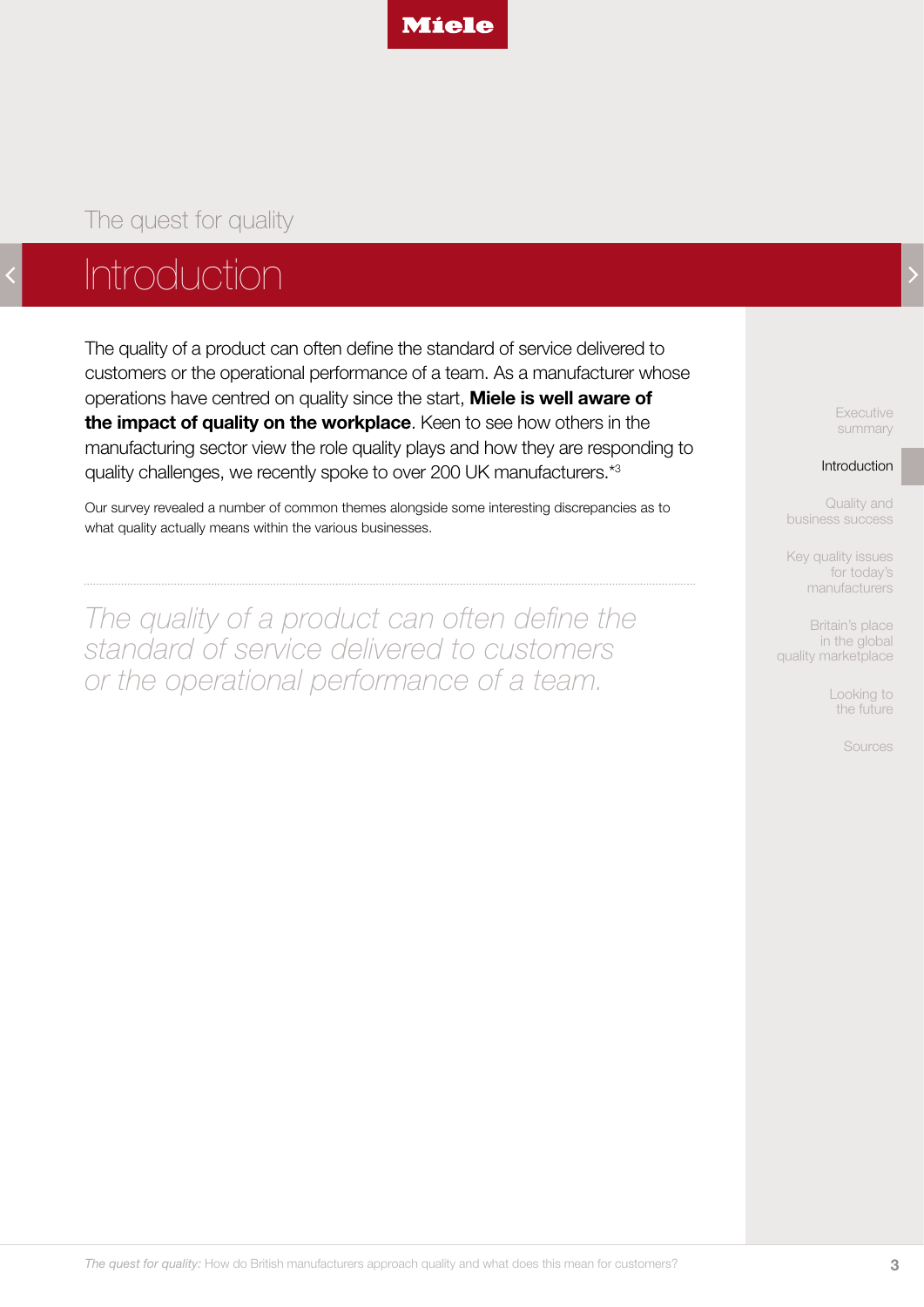

# <span id="page-3-0"></span>Quality and business success

Most encouragingly for customers, the vast majority of manufacturers surveyed believe quality is critical for business growth. Over four-fifths rated it as essential or very important for increasing sales/revenue, winning repeat business, and driving competitive advantage. **78% said that quality is important as a unique selling point.** 



**Figure 1: On a scale of 1-10 how important do you consider quality to be as a unique selling point?**

What counts as quality...

It's no surprise that the two most common top three quality programme objectives came out as product reliability (46%) and customer satisfaction (44%). What is perhaps surprising is that the numbers aren't higher: you might expect most businesses to put product reliability and customer satisfaction as top priorities. So what other goals are manufacturers prioritising?

The next two most important objectives given were product durability (29%) and being defect free (28%). Both of these are in themselves

important elements in delivering customer satisfaction (product defects are second biggest source of complaints at 29%), so a focus on these is certainly good news for customers.

 A significant (if small) number of respondents put corporate social responsibility (9%) and alignment with their environmental policy (7%) as top three quality objectives – goals which align well with the increasing number of customers wanting to improve their own CSR and environmental performances.

*Most encouragingly for customers, the vast majority of manufacturers surveyed believe quality is critical for business growth.*

[Executive](#page-1-0)  summary

[Introduction](#page-2-0)

#### Quality and business success

[Key quality issues](#page-6-0)  for today's manufacturers

Britain's place in the global [quality marketplace](#page-11-0)

> [Looking to](#page-12-0)  the future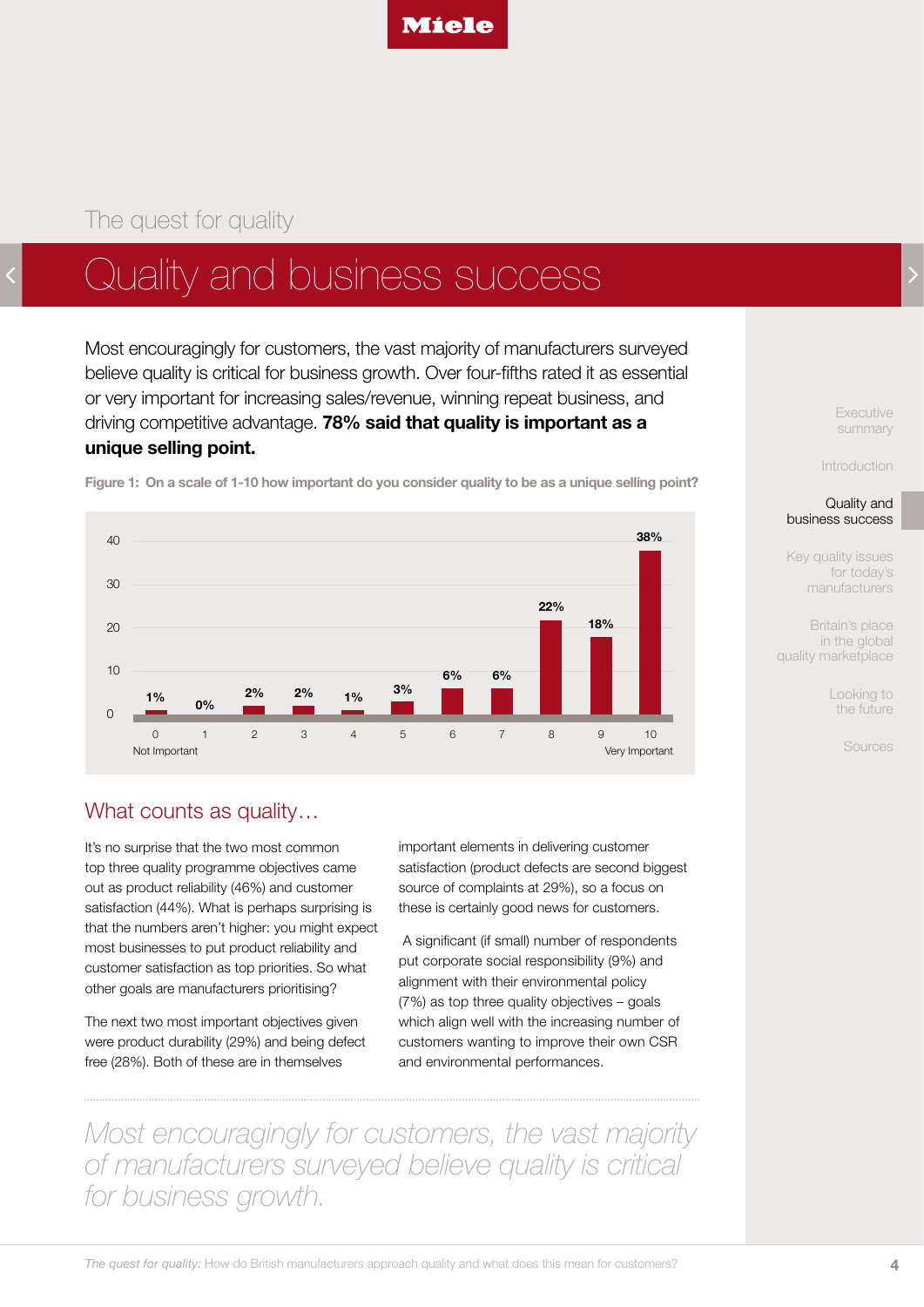

# Quality and business success

### What counts as quality... continued

**Figure 2: Which of the following are the three most important objectives of your quality programme?**



#### …and what gets measured

The top three areas addressed by quality control are testing (73%), raw materials (73%) and reliability (72%). Meeting customer needs comes in fifth, at 65% (after supply chain at 68%). The wider aspect of customer experience is only measured by 56% of respondents and in fact is the option least likely to be addressed at all.

It's likely that the lower priority given to customer aspects reflects at least in part the challenges of both controlling and measuring what happens once a product has left the factory. Firms with a culture of quality will have robust internal processes covering testing, quality standards and KPI programmes. But the more subjective area of customer experience and satisfaction is far harder to manage and measure.

**Testing** Raw Materials Reliability Supply Chain Meeting customer needs Build Design **Durability** Innovation After sales service Ethical Sourcing Customer Experience Repairs **Warranty** Product availability to marketplace Prototype **8% 7% 8% 7% 7% 16% 8% 12% 6% 10% 12%** Addressed by quality control procedures **7% 17% 18% 13% 17%** Not addressed by quality control procedures Not applicable **73% 73% 72% 68% 65% 65% 65% 64% 64% 57% 57% 56% 55% 54% 53% 49% 19% 20% 20% 25% 28% 19% 26% 24% 30% 33% 31% 36% 28% 27% 34% 34%**

**Figure 3: Which of the following are addressed by your quality control procedures?**

[Executive](#page-1-0)  summary

[Introduction](#page-2-0)

Quality and [business success](#page-3-0)

[Key quality issues](#page-6-0)  for today's manufacturers

Britain's place in the global [quality marketplace](#page-11-0)

> [Looking to](#page-12-0)  the future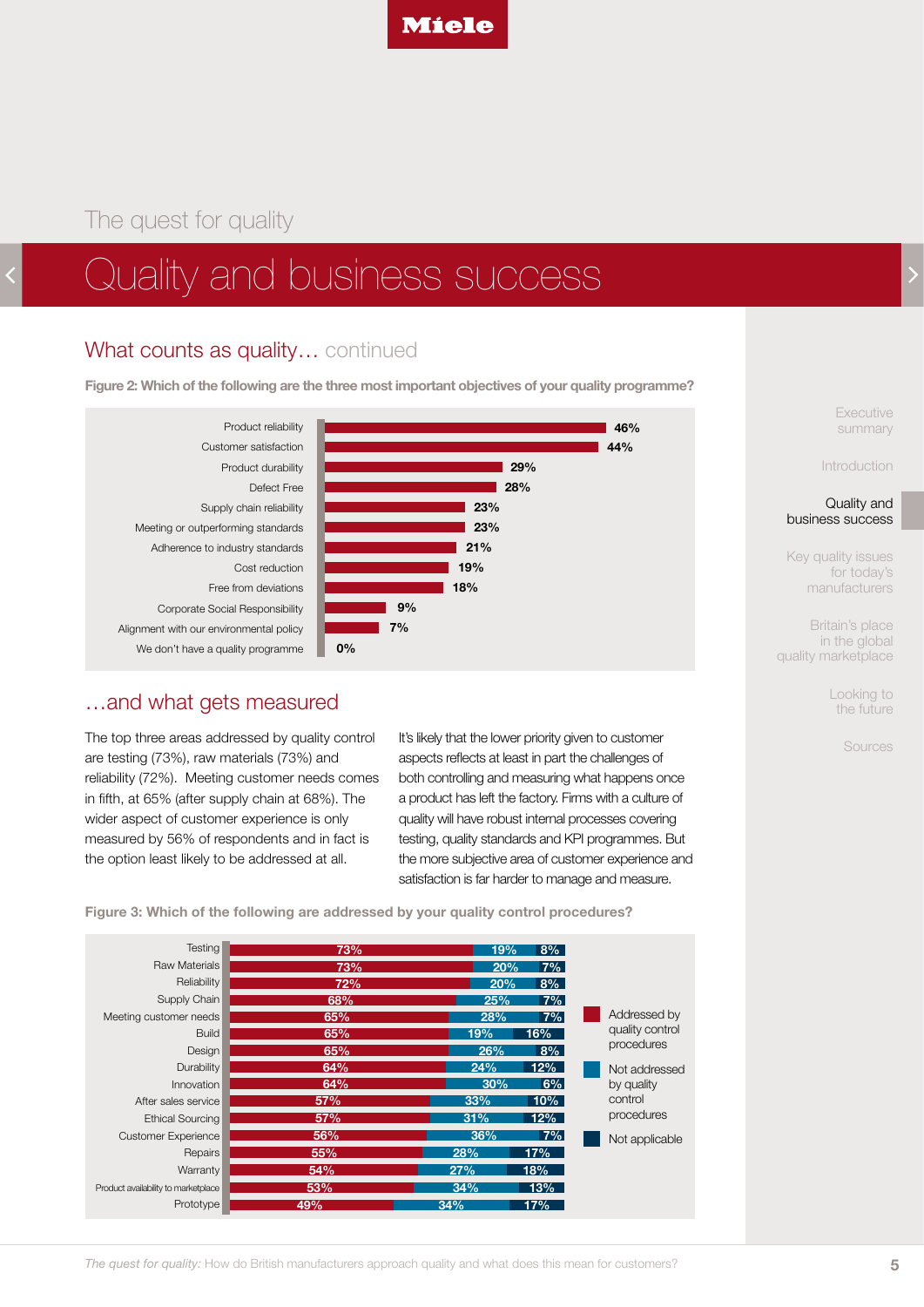

# Quality and business success

#### …and what gets measured continued

Significantly, however, only 17% of respondents believe that customers think their own experience of using the product is important when they evaluate

products and services; only 5% believe customers think testing procedures are important. It might be interesting to ask the same question of customers.

### The balance between quality and price

The amount manufacturers are willing to invest in quality has to reflect what customers are happy to pay for the finished product. 43% of respondents thought their customers believed product quality was more important than price, with 29% saying they believed customers gave equal importance to quality and price. A minority of manufacturers believe customers are purely price-led. This is good news for those looking to employ quality as a strategy for growth.

Fortunately for customers, manufacturers are prepared to invest in order to achieve the price/ quality balance: Only a minority said that it was of little or no importance to put financial investment into ensuring quality standards when converting raw material to finished product (6%), when delivering (8%), and when providing customer service and repairs (11%).



**Figure 4: Do you believe product quality is more or less important than the following?**

## Quality at all costs?

Few would criticise customers for wanting quality products. But survey responses suggest that some manufacturers feel their customers may have unrealistic expectations. 38% of the people we spoke to said they believed their customers would rate quality above financial performance, and 34%

that customers would rate it above exposure to risk. This is an interesting finding, because it's not in the customer's interest for a manufacturer to overstretch itself in the pursuit of quality. If the future of a business is put at risk, then so is the customer's source of support and spare parts.

**Executive** summary

[Introduction](#page-2-0)

Quality and [business success](#page-3-0)

[Key quality issues](#page-6-0)  for today's manufacturers

Britain's place in the global [quality marketplace](#page-11-0)

> [Looking to](#page-12-0)  the future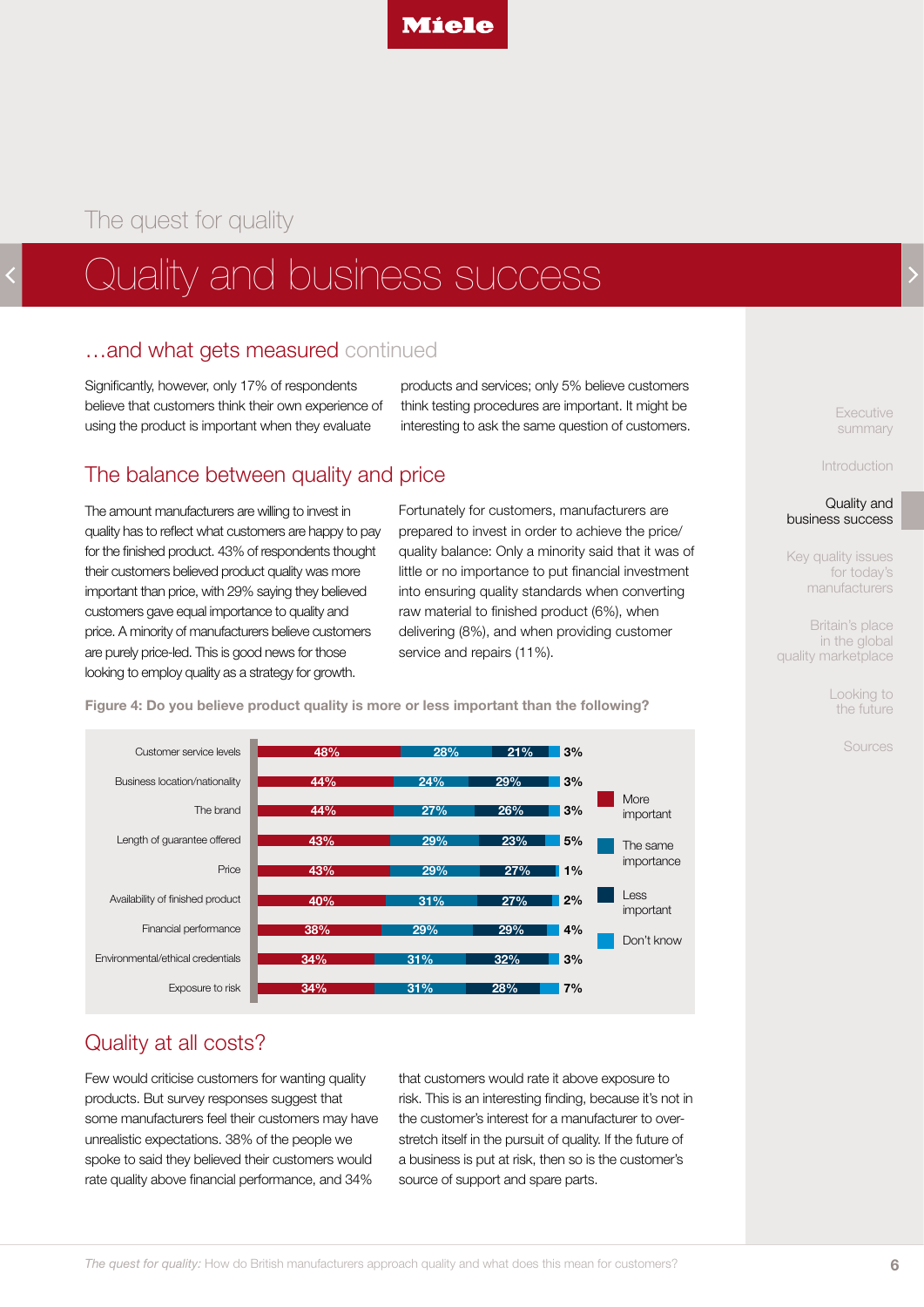

# <span id="page-6-0"></span>Key quality issues for today's manufacturers

Though manufacturers clearly appreciate the importance of quality, they also face significant challenges in achieving it. These challenges include the need for constant innovation, the pressures of building a skilled workforce, ongoing dilemmas around international outsourcing, and the difficulties of adapting working practices to meet growing environmental and social concerns.

#### The need for innovation

84% believe innovation is important in transforming UK quality. It's also the hardest nut to crack, with

the greatest number of respondents (24%) putting it as their number one quality challenge.

**Figure: 5: How important is innovation in transforming UK quality?**



The area respondents see as most likely to be affected by innovation is the manufacturing process (37%). This tallies with the findings on the impact of new technologies, which are revolutionising processes in so many manufacturing settings. The pace of change here is fast, with 61% of respondents saying they are often or almost always reviewing quality control processes in relation to industry 4.0, 57% in relation to each of digital transformation and the digital supply chain, and 47% in relation to the internet of things (IoT).

These developments **promise strong customer benefits** by **enabling manufacturers to keep costs down** at the same time as **maintaining and improving quality**.

The second area most likely to be affected by innovation is product design and development. This should result in further benefits to customers as manufacturers compete to improve existing products and bring new ones to market.

*84% believe innovation is important in transforming UK quality.*

[Executive](#page-1-0)  summary

[Introduction](#page-2-0)

Quality and [business success](#page-3-0)

#### Key quality issues for today's manufacturers

Britain's place in the global [quality marketplace](#page-11-0)

> [Looking to](#page-12-0)  the future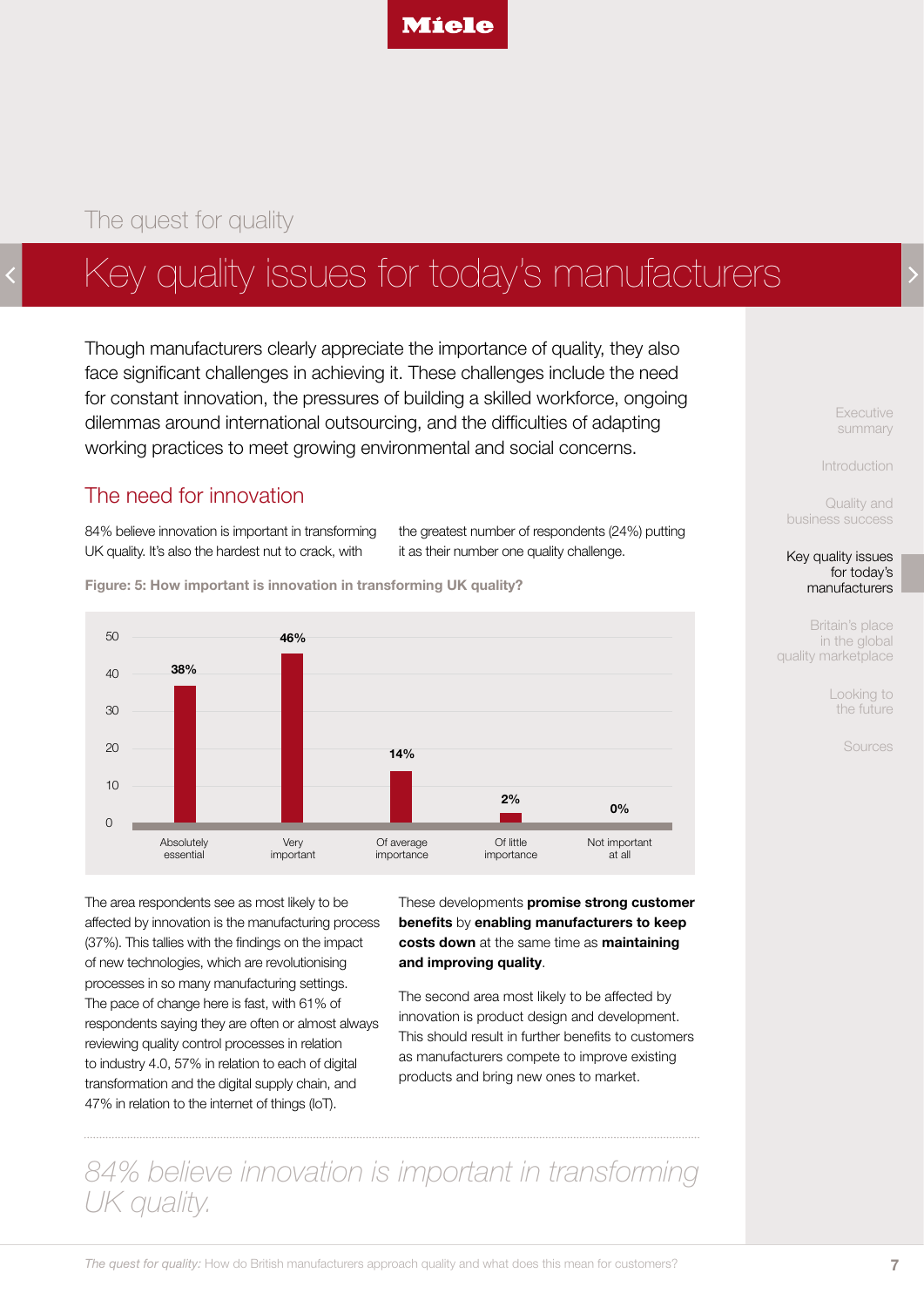

# Key quality issues for today's manufacturers

### The need for innovation continued

**Figure 6: In the quest for manufacturing quality, which of the following factors are most challenging to achieve?**



[Executive](#page-1-0)  summary

[Introduction](#page-2-0)

Quality and [business success](#page-3-0)

[Key quality issues](#page-6-0)  for today's manufacturers

Britain's place in the global [quality marketplace](#page-11-0)

> [Looking to](#page-12-0)  the future

> > [Sources](#page-13-0)

#### Training and skills – can manufacturers build the workforces they need?

Across every element of the value chain fully trained/skilled people came out as the most important element in ensuring quality standards more important than technology, testing or financial investment. Yet 44% of manufacturers stated that it was difficult to develop quality skills amongst their workforce, with only 19% saying it was easy or very easy. (The remainder reported that skill development was neither difficult nor easy).

Design skills look to be in increasingly short supply, with 29% of respondents concerned that access to skilled designers will be one of the biggest barriers to quality over the next five years.

Despite the difficulties, however, a majority of respondents believe the UK is developing the best quality skills in comparison with the rest of Europe, Asia and the US in product development (63%), product quality (62%) and manufacturing (57%).

*Design skills look to be in increasingly short supply, with 29% of respondents concerned that access to skilled designers will be one of the biggest barriers to quality over the next five years.*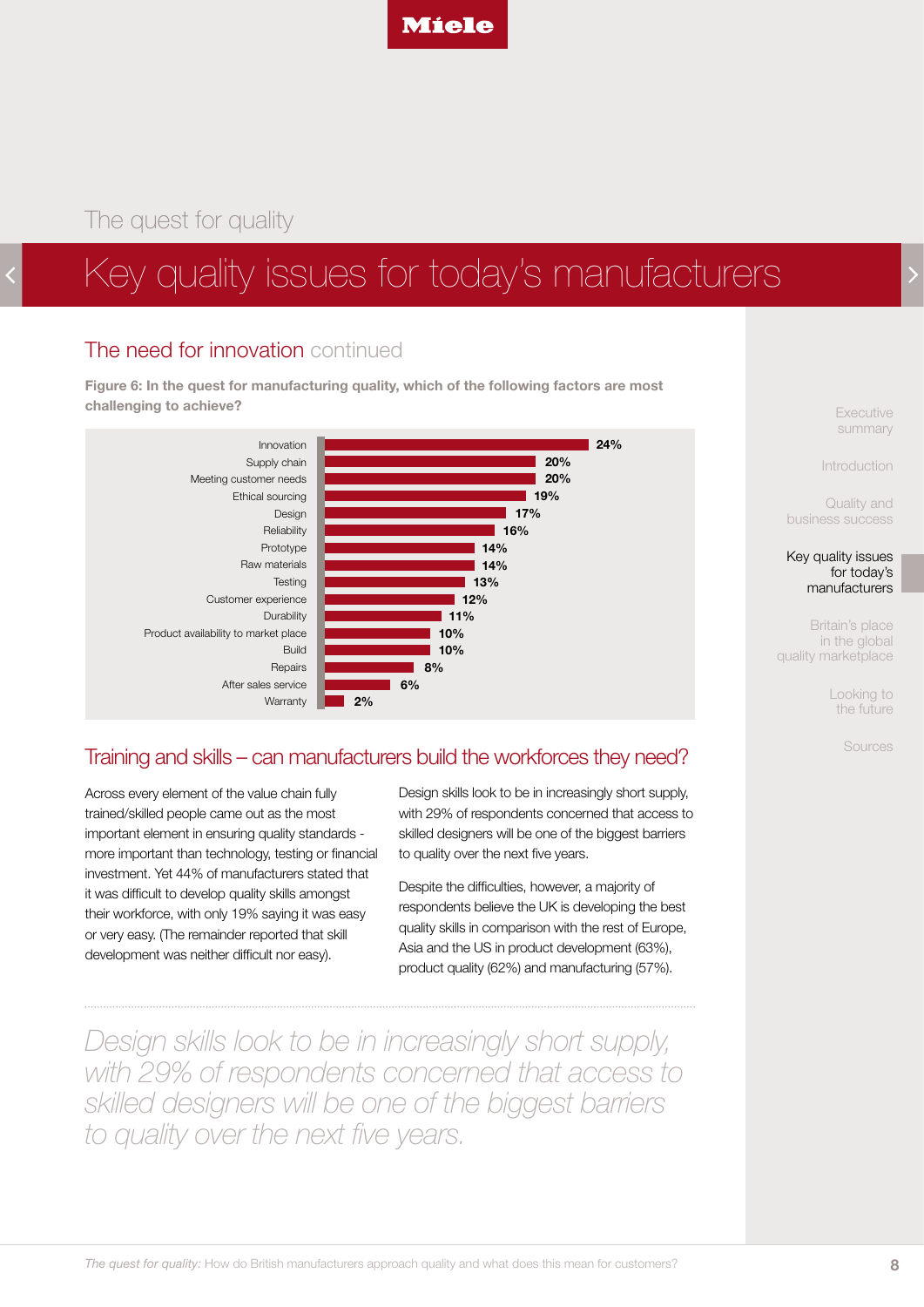

# Key quality issues for today's manufacturers

### Training and skills – can manufacturers build the workforces they need? continued

**Figure 7: How important are each of the following in achieving fully trained personnel?**



The most popular up-skilling route is in-house training (42%) followed by apprenticeships (26%) and informal on-the-job training (22%). Only 11% of businesses saw universities as the best source of quality skills – this maybe explained by many of the technical skills required in manufacturing are unlikely to be taught in a university course. Three-quarters of respondents would consider

hiring from abroad if they were unable to source the best product quality skills within the UK.

On balance, it seems most manufacturers recognise they can't leave training to chance and are rising to the challenge of developing the skills they need in order to maintain and improve quality standards.

**Figure 8: Do you believe that the UK is developing the best quality skills in comparison to the rest of Europe, Asia and the US?**



[Executive](#page-1-0)  summary

[Introduction](#page-2-0)

Quality and [business success](#page-3-0)

#### [Key quality issues](#page-6-0)  for today's manufacturers

Britain's place in the global [quality marketplace](#page-11-0)

> [Looking to](#page-12-0)  the future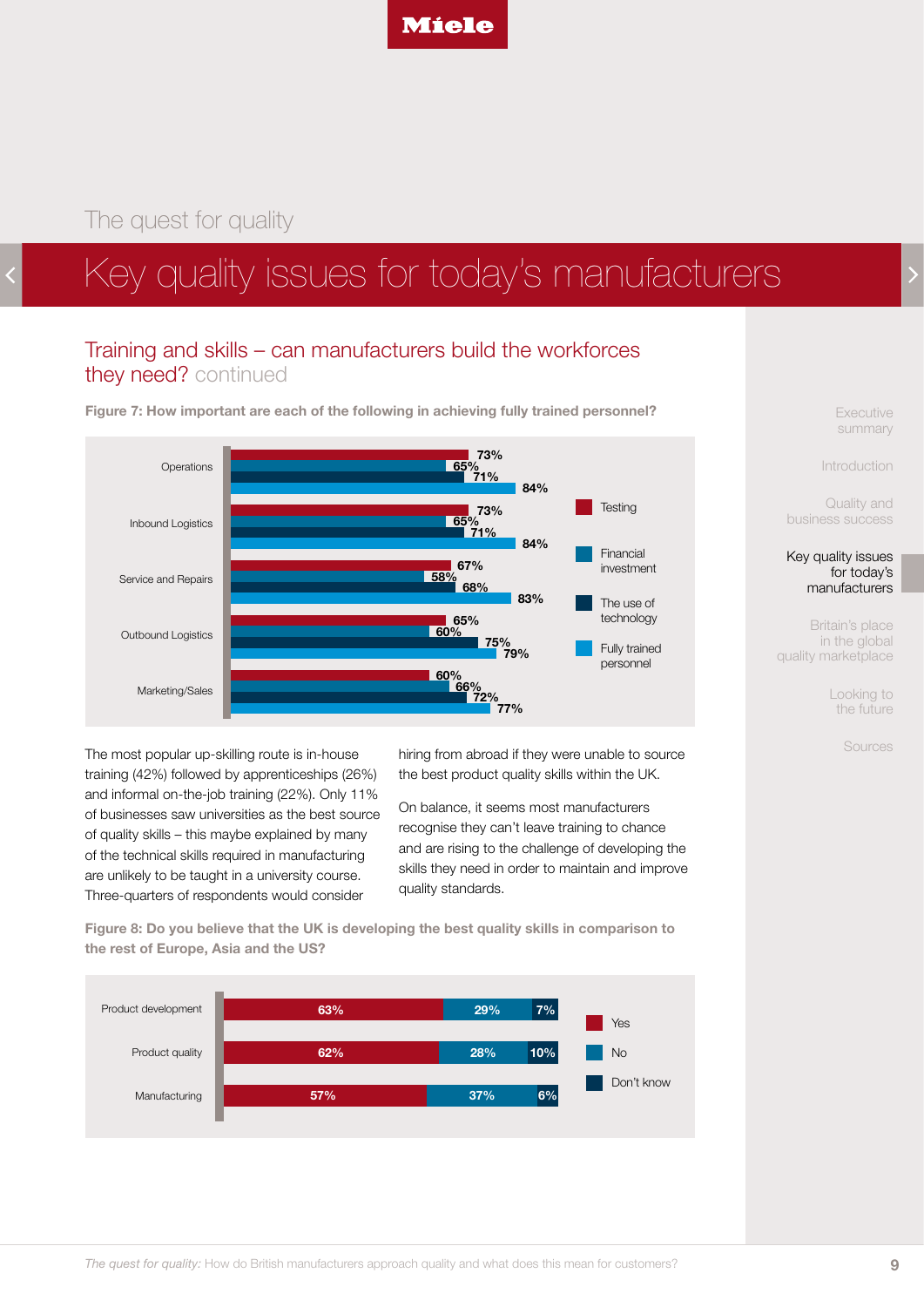

# Key quality issues for today's manufacturers

### Training and skills – can manufacturers build the workforces they need? continued

**Figure 9: How difficult has it been to develop quality skills within your own workforce?**



#### International outsourcing dilemmas

42% of the businesses we spoke to outsource manufacturing activities abroad, with the most common outsourcing locations being Eastern Europe (50%) and Western Europe (49%). But most of those who outsource internationally have experienced quality control issues, and more than half are now considering bringing

manufacturing back to the UK. Again, this is good news for the economy. Manufacturers are aware they need to solve quality problems, and robust oversight is critical in delivering the consistency customers rightly demand – as we know from our own experience (we make all our products in our own factories).

**Figure 10: To what extent do you experience quality control issues in the countries that you outsource manufacturing to?**



[Executive](#page-1-0)  summary

[Introduction](#page-2-0)

Quality and [business success](#page-3-0)

[Key quality issues](#page-6-0)  for today's manufacturers

Britain's place in the global [quality marketplace](#page-11-0)

> [Looking to](#page-12-0)  the future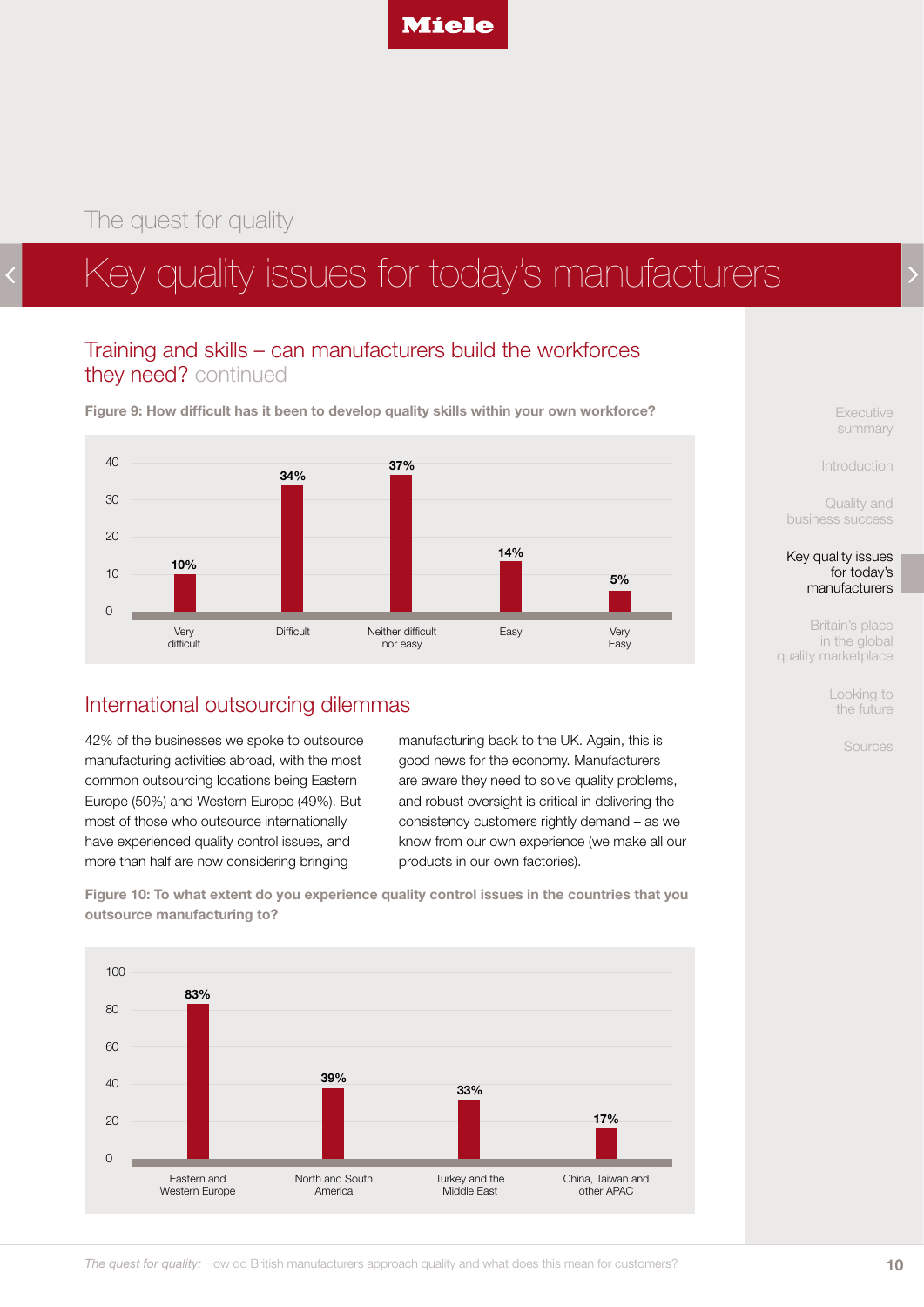

# Key quality issues for today's manufacturers

### Adapting to social and environmental concerns

Social responsibility quality factors are increasingly important to manufacturers, and the responses suggest businesses are constantly adapting as they try to do the right thing. When we asked respondents how often they reviewed quality control processes around a series of social responsibility issues, 'often or always' was the most common response at 59% for ethical considerations, 54% for increased demands for sustainability, 58% for

environmental considerations, and 61% for provenance of supplies.

As many as 19% see ethical sourcing as the hardest to achieve from a list of 16 common quality challenges.

This focus on social responsibility at the manufacturing level will be reassuring news to customers equally keen to play their part and demonstrate CSR credentials.

**Figure 11: To what extent are any of the following developments in manufacturing causing you to review the quality control processes you have in place?**



*As many as 19% see ethical sourcing as the hardest to achieve from a list of 16 common quality challenges.*

[Executive](#page-1-0)  summary

[Introduction](#page-2-0)

Quality and [business success](#page-3-0)

#### [Key quality issues](#page-6-0)  for today's manufacturers

Britain's place in the global [quality marketplace](#page-11-0)

> [Looking to](#page-12-0)  the future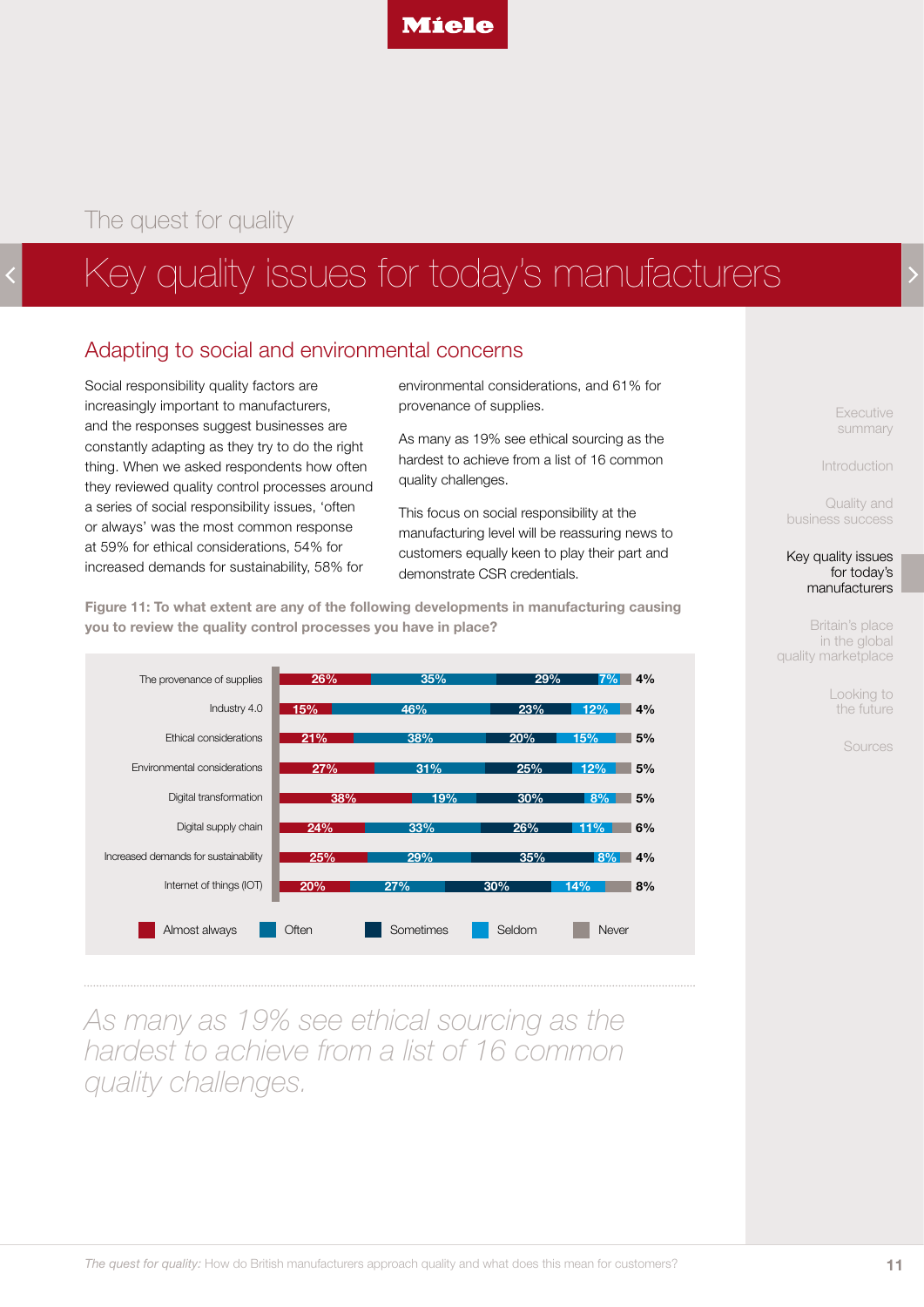

# <span id="page-11-0"></span>Britain's place in the global quality marketplace

Survey respondents (all from the UK) ranked Britain third for quality standards out of the top ten manufacturing nations – behind only Japan and Germany.

And half of all respondents stated that quality has improved over the last five years, with only a third saying standards have stayed the same and 17% seeing things as worse. Almost threequarters believe that **standards have improved over the last fifty years**, implying that British

manufacturers believe that the industry is delivering against quality objectives.

80% agreed that if standards remain high or continue to improve, then new markets will open up at home and abroad.

**Figure 12: Do you agree or disagree that if British manufacturers delivered higher quality goods and services, it would open up new markets at home and abroad?**



*80% agreed that if standards remain high or continue to improve, then new markets will open up at home and abroad.*

[Executive](#page-1-0)  summary

[Introduction](#page-2-0)

Quality and [business success](#page-3-0)

[Key quality issues](#page-6-0)  for today's manufacturers



[Looking to](#page-12-0)  the future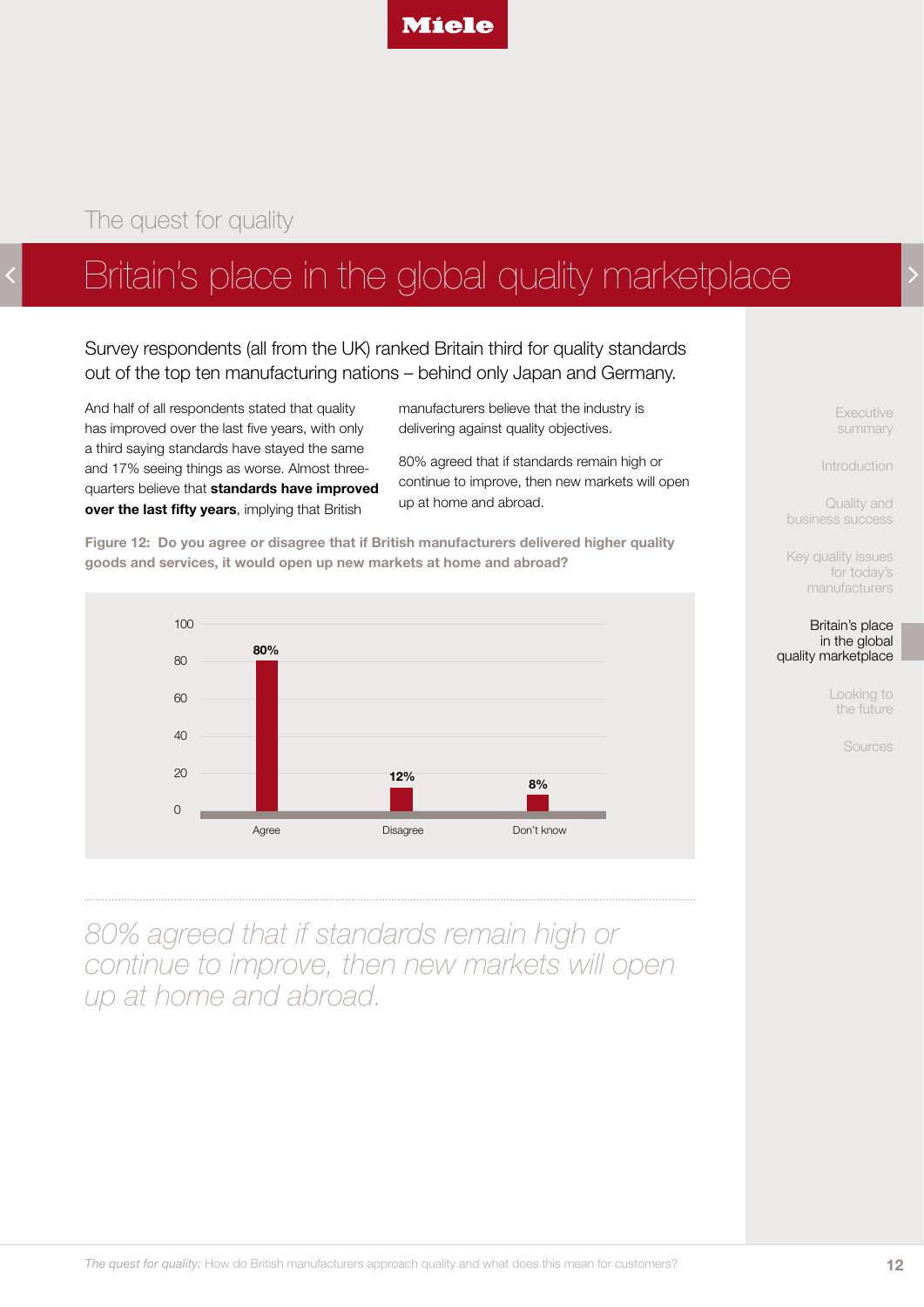

# <span id="page-12-0"></span>Looking to the future

It's clear UK manufacturers take quality very seriously as a tool for business growth and that this has great potential for win-win outcomes. Where manufacturers successfully align quality standards with customer expectations in every area of the business, customers can buy with confidence and the manufacturers will see their market position strengthened.

The impact of improving quality is great. According to respondents, an increase in product quality would lead to a 35% increase market share and a 30% increase in profitability, although they would be likely to increase price as well.

**Figure 13: What impact do you think increasing manufacturing quality would have on your product?**



As they look to the future it's possible to see how new technologies that drive productivity improvements are giving firms the opportunity to continue to provide quality and value to customers despite financial pressures.

And with so many firms seeing quality as a unique selling point, there's every hope that standards will continue to improve - with both parties reaping the benefits.

[Executive](#page-1-0)  summary

[Introduction](#page-2-0)

Quality and [business success](#page-3-0)

[Key quality issues](#page-6-0)  for today's manufacturers

Britain's place in the global [quality marketplace](#page-11-0)

> Looking to the future